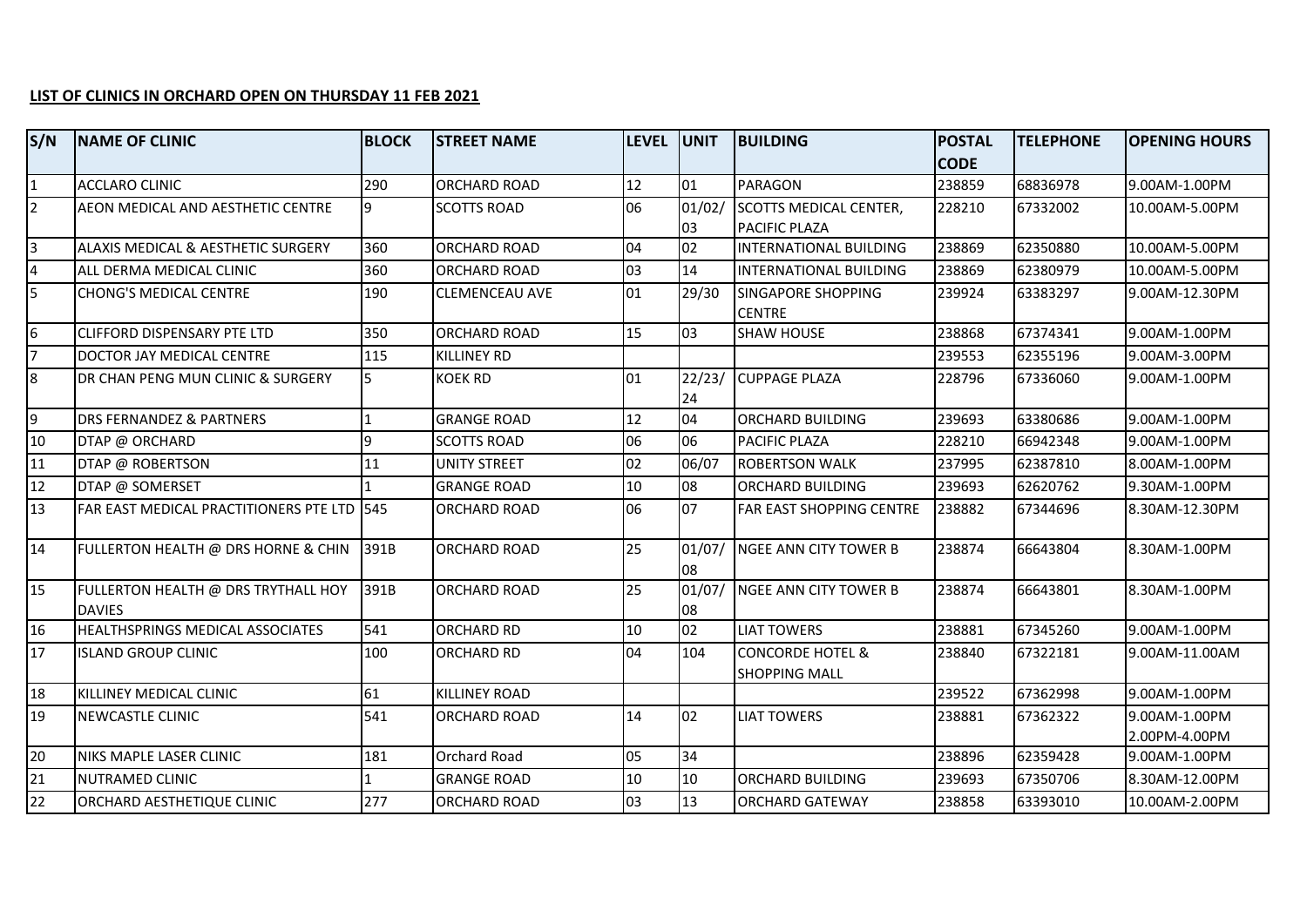| S/N | <b>INAME OF CLINIC</b>                     | <b>BLOCK</b>   | <b>ISTREET NAME</b>      | <b>LEVEL</b> | <b>JUNIT</b> | <b>BUILDING</b>               | <b>POSTAL</b> | <b>TELEPHONE</b> | <b>OPENING HOURS</b> |
|-----|--------------------------------------------|----------------|--------------------------|--------------|--------------|-------------------------------|---------------|------------------|----------------------|
|     |                                            |                |                          |              |              |                               | <b>CODE</b>   |                  |                      |
| 23  | <b>IPARSONS MEDICAL CLINIC AND SURGERY</b> | 360            | <b>ORCHARD ROAD</b>      | 04           | 10           | <b>INTERNATIONAL BUILDING</b> | 238869        | 87770736         | 10.00AM-1.00PM       |
|     | <b>PTE LTD</b>                             |                |                          |              |              |                               |               |                  |                      |
| 24  | PINNACLE FAMILY CLINIC (RIVER VALLEY)      | 240            | <b>RIVER VALLEY ROAD</b> |              |              |                               | 238297        | 68366986         | 8.30AM-1.00PM        |
| 25  | PIVOT MEDICAL CLINIC                       |                | <b>SCOTTS ROAD</b>       | 17           | 01           | <b>SHAW CENTRE</b>            | 228208        | 69043177         | 8.30AM-12.00PM       |
| 26  | POINT MEDICAL GROUP                        | 290            | <b>ORCHARD ROAD</b>      | 11           | 04/05        | <b>PARAGON</b>                | 238859        | 62352343         | 8.30AM-12.30PM       |
| 27  | PRECIOUS MEDICAL CENTRE                    | 290            | <b>ORCHARD ROAD</b>      | 12           | 01           | THE PARAGON                   | 238859        | 66816656         | 9.00AM-11.00PM       |
| 28  | PRIMARY CARE ASIA                          | 290            | <b>ORCHARD ROAD</b>      | 15           | 11/12        | THE PARAGON                   | 238859        | 66725008         | 8.30AM-1.00PM        |
| 29  | PRIME MEDICAL GROUP PTE LTD                | <b>BLK 290</b> | <b>ORCHARD ROAD</b>      | 09           | 11/12        | THE PARAGON                   | 238859        | 67328096         | 9.00AM-1.00PM        |
| 130 | <b>IRAFFLESHEALTHSCREENERS</b>             |                | <b>SCOTTS ROAD</b>       | 04           | 09 to        | <b>I</b> SHAW CENTRE          | 228208        | 68380090         | 8.30AM-1.00PM        |
|     |                                            |                |                          |              | 14           |                               |               |                  |                      |
| 31  | RAFFLESMEDICAL                             |                | <b>SCOTTS ROAD</b>       | 04           | 09 to        | <b>SHAW CENTRE</b>            | 228208        | 68380080         | 8.30AM-1.00PM        |
|     |                                            |                |                          |              | 14           |                               |               |                  |                      |
| 32  | <b>SHENTON MEDICAL GROUP</b>               | 333            | <b>ORCHARD ROAD</b>      | 06           | 01           | <b>MANDARIN ORCHARD</b>       | 238867        | 62383631         | 8.30AM-12.30PM       |
|     |                                            |                |                          |              |              | <b>SINGAPORE</b>              |               |                  |                      |
| 33  | SINGAPORE TELECOM CLINIC                   | 31             | <b>EXETER ROAD</b>       | <b>B2</b>    | 00           | <b>B2 COMCENTRE</b>           | 239732        | 68383881         | 8.30AM-2.00PM        |
| 34  | <b>SOMERSET GP</b>                         | 111            | SOMERSET ROAD            | 03           | $21 - 24$    | TRIPLEONE SOMERSET            | 238164        | 67970220         | 8.30AM-2.00PM        |
| 35  | THE AIVEE CLINIC BY DR Z TEO               | 290            | <b>ORCHARD ROAD</b>      | 11           | 04/05/       | PARAGON                       | 238859        | 62352343         | 8.30AM-12.00PM       |
|     |                                            |                |                          |              | 06           |                               |               |                  |                      |
| 36  | THE CHELSEA CLINIC                         | 501            | <b>ORCHARD ROAD</b>      | 05           | 08A          | <b>WHEELOCK PLACE</b>         | 238880        | 64382182         | 10.00AM-1.00PM       |
| 37  | THE PAIN RELIEF CLINIC                     | 350            | <b>ORCHARD ROAD</b>      | 10           | 00           | <b>SHAW HOUSE</b>             | 238868        | 67322397         | 9.30AM-12.00PM       |
| 38  | TLC LIFESTYLE PRACTICE                     | q              | <b>SCOTTS ROAD</b>       | 11           | 04/05/       | <b>PACIFIC PLAZA</b>          | 228210        | 64620083         | 8.00AM-1.00PM        |
|     |                                            |                |                          |              | 07           |                               |               |                  |                      |
| 39  | TWIN CITY MEDICAL CENTRE                   |                | KIM SENG PROMENADE       | 01           | 136          | <b>GREAT WORLD CITY</b>       | 237994        | 62351175         | 8.30AM-12.30PM       |

## **LIST OF CLINICS IN ORCHARD OPEN ON FRIDAY 12 FEB 2021**

| S/N | <b>INAME OF CLINIC</b> | <b>BLOCK</b> | <b>ISTREET NAME</b> | <b>LEVEL</b> | <b>UNIT</b> | <b>BUILDING</b> | <b>POSTAL</b><br><b>CODE</b> | <b>ITELEPHONE</b> | <b>IOPENING HOURS</b> |  |
|-----|------------------------|--------------|---------------------|--------------|-------------|-----------------|------------------------------|-------------------|-----------------------|--|
|     |                        |              |                     |              |             |                 |                              |                   |                       |  |
|     | NO CLINICS ARE OPEN    |              |                     |              |             |                 |                              |                   |                       |  |